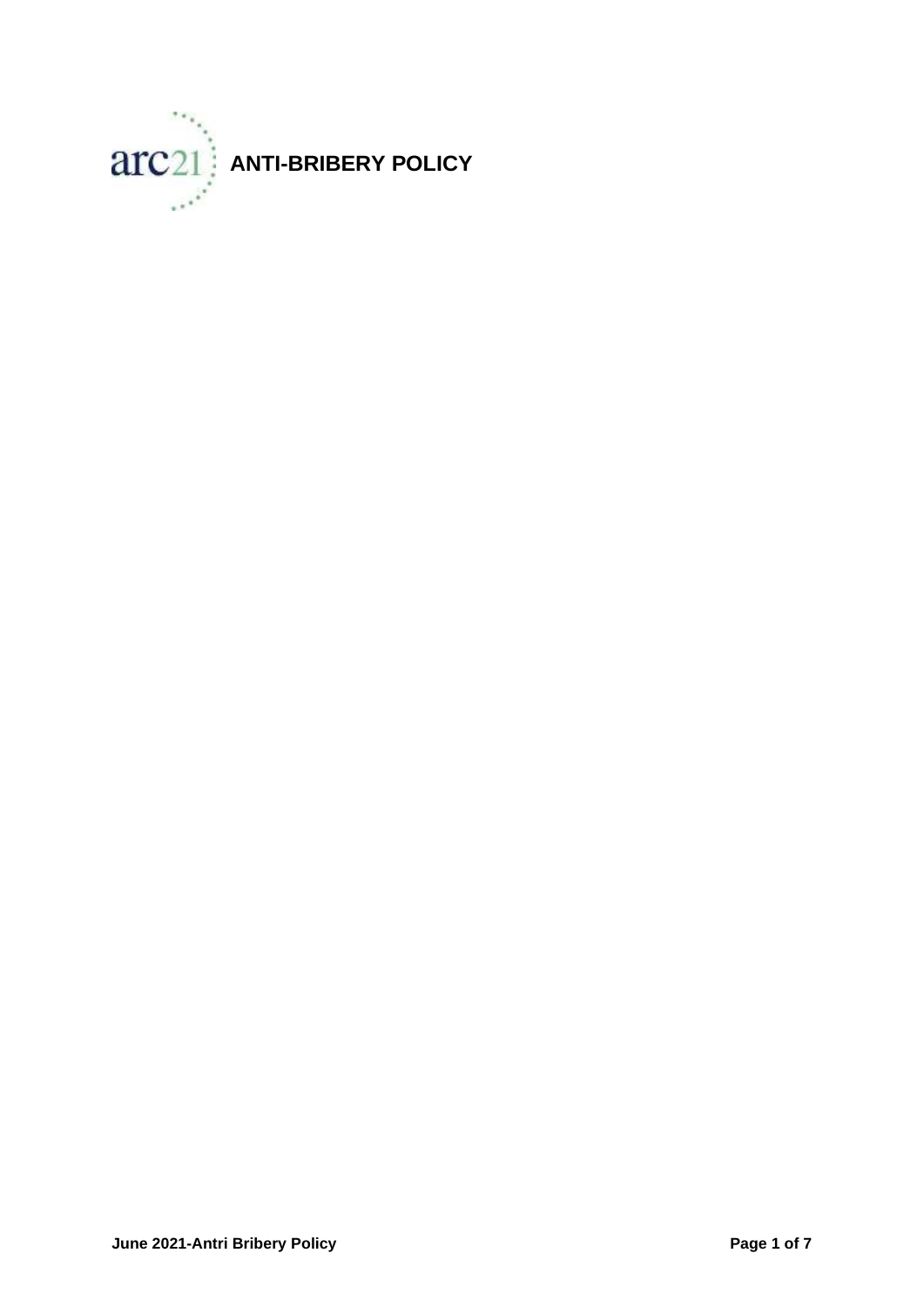### **1. INTRODUCTION**

- 1.1 arc21 is committed to preventing bribery and maintaining a culture within the organisation in which bribery is never acceptable.
- 1.2 Bribery is a criminal offence and arc21 does not, and will not, pay bribes or offer improper inducements to anyone for any purpose, nor does arc21 accept bribes or improper inducements. It is a criminal offence to use a third party as a conduit to channel bribes to others and arc21 does not, and will not, engage directly in or otherwise encourage bribery.
- 1.3 arc21 is committed to the prevention, deterrence and detection of bribery. A zero tolerance approach towards bribery, whether internal or external to the organisation, is applied and our aim is to maintain anti-bribery compliance as "business as usual", rather than as a one-off exercise.
- 1.4 Any queries or issues relating to bribery should be directed, in the first instance, to Mr George Craig, Acting Deputy Chief Executive, who can be contacted at:

Belfast Castle, Antrim Road, Belfast, BT15 5GR

or by using any of the following:

**Telephone Number 028 90 373 000 extension 6672** 

**Mobile Number 07748 804836**

**Email address [george.craig@arc21.org.uk](mailto:george.craig@arc21.org.uk)**

1.5 Further information is contained in the Code of Conduct for Local Government Employees under Section 4.10 – Fraud and Corruption.

#### **2.0 POLICY OBJECTIVES**

- 2.1 This policy provides a coherent and consistent framework to enable all those associated with arc21, Members, staff, contractors and agents to understand and implement arrangements enabling compliance.
- 2.2 In conjunction with related policies and key documents, it will also enable Members, staff, contractors and agents to identify, and effectively report, a potential breach.
- 2.3 We require all those associated with arc21 to:
	- act honestly and with integrity at all times and safeguard the organisation's resources for which they are responsible; and
	- comply with the spirit, as well as the letter, of the laws and regulations of all jurisdictions in which arc21 operates, in respect of the lawful and responsible conduct of activities.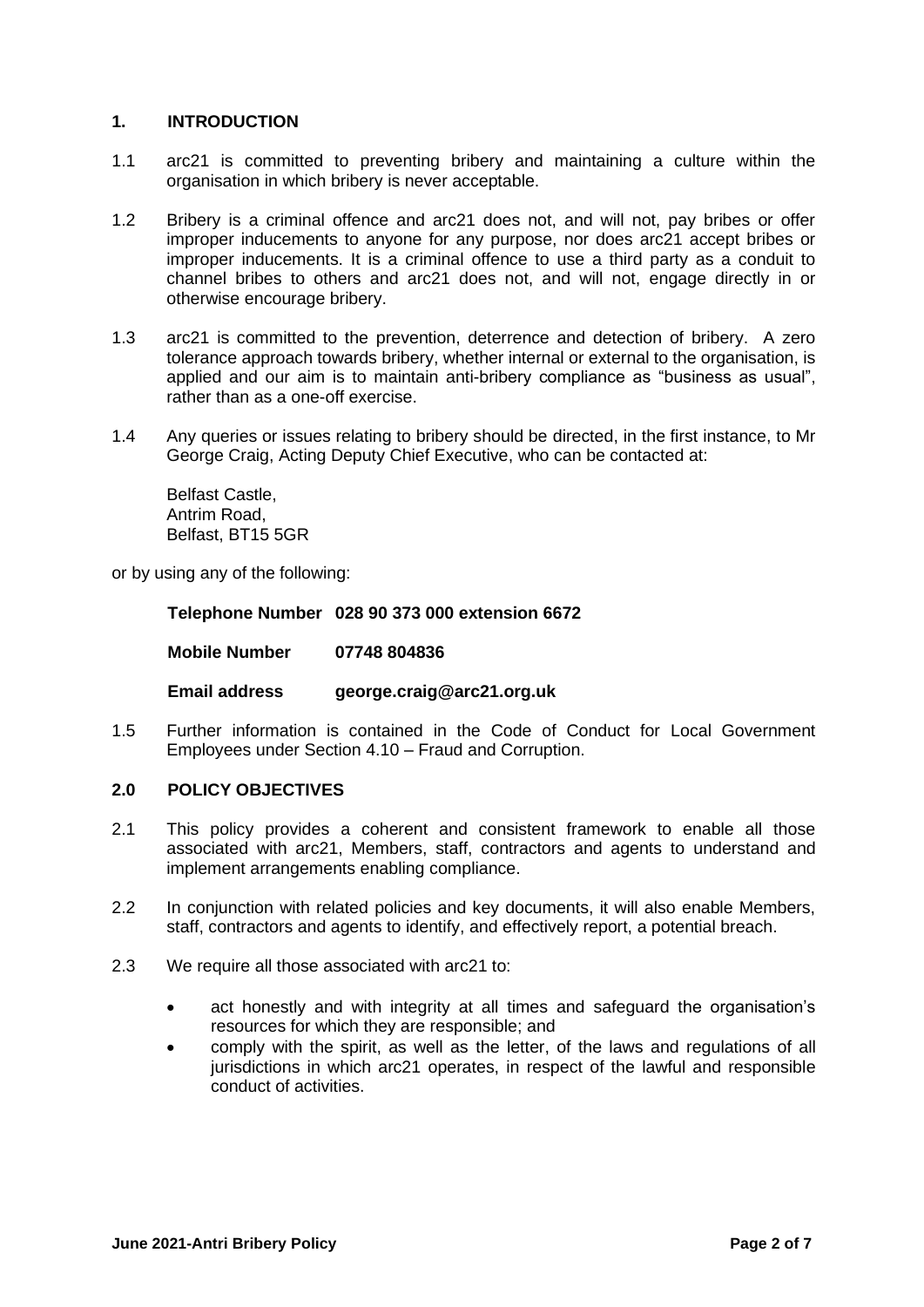## **3. SCOPE OF POLICY**

- 3.1 This policy applies to all of the activities of the arc21 Joint Committee and, within the organisation, the overall responsibility to control the risk of bribery occurring resides with the Acting Chief Executive but the policy applies to all the activities the Joint Committee is engaged in.
- 3.2 This policy covers all Members, staff (both permanently employed and temporary staff), contractors and agents.

# **4. LEGAL OBLIGATIONS**

- 4.1 The UK legislation on which this policy is based is the Bribery Act 2010 and it applies to arc21's conduct both in the UK and abroad. A bribe is an inducement or reward offered, promised or provided in order to gain any commercial, contractual, regulatory or personal advantage.
- 4.2 It is an offence in the UK to: offer, promise or give a financial or other advantage to another person (i.e. bribe a person), whether within the UK or abroad, with the intention of inducing or rewarding improper conduct, request, agree to receive or accept a financial or other advantage (i.e. receive a bribe) for or in relation to improper conduct.
- 4.3 Staff can be held personally liable for any such offence.
- 4.4 It is also an offence in the UK for an employee, or an associated person, to bribe another person in the course of doing business intending either to obtain or retain business, or to obtain or retain an advantage in the conduct of business, for the organisation.
- 4.5 The organisation can be liable for this offence where it has failed to prevent such bribery by associated persons. As well as an unlimited fine, it could suffer substantial reputational damage.

## **5. PUBLIC CONTRACTS AND TENDERS**

- 5.1 Under the Public Contracts Regulations 2006 (which gives effect to EU law in the UK), a company is automatically and perpetually debarred from competing for public contracts where it is convicted of a corruption offence or "the offence of bribery".
- 5.2 However, organisations that are convicted of "**failing to prevent bribery**" are not automatically barred from participating in tenders for public contracts. arc21 has the discretion to exclude organisations convicted of this offence when appointing contracts and assessing tenders.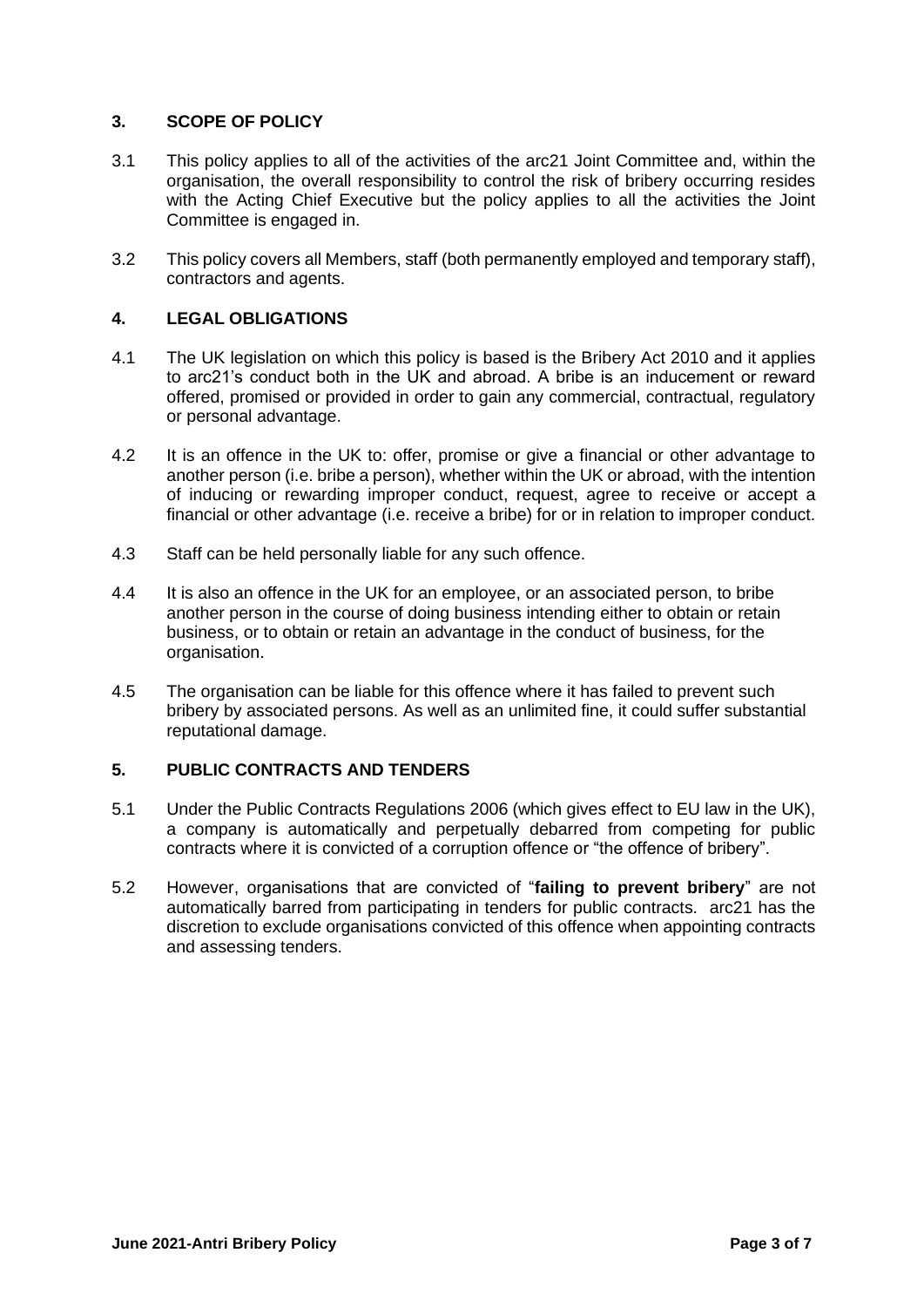### **6. POLICY STATEMENT**

- 6.1 All members of staff, and associated persons, are required to comply with any antibribery and anti-corruption legislation that applies in any jurisdiction in any part of the world in which they might be expected to conduct business.
- 6.2 They are also required to act honestly, responsibly and with integrity to safeguard and uphold the organisation's core values by operating in an ethical, professional and lawful manner at all times.
- 6.3 Bribery of any kind is strictly prohibited and under no circumstances should any provision be made, money set aside or accounts created for the purposes of facilitating the payment or receipt of a bribe.
- 6.4 The organisation recognises that industry practices may vary from country to country or from culture to culture. What is considered unacceptable in one place may be normal or usual practice in another.
- 6.5 Nevertheless, a strict adherence to the guidelines set out in this policy is expected of all staff members and associated persons at all times. If in doubt as to what might amount to bribery or what might constitute a breach of this policy, staff should refer the matter to their Line Manager, in the first instance.
- 6.6 For the organisation's rules and procedures in relation to the receipt of business gifts from third parties and corporate hospitality offered to or received from third parties, please refer to the Gifts and Hospitality Policy. They form part of the organisation's zero tolerance policy towards bribery and they should be read in conjunction with this policy.
- 6.7 The giving of business gifts to clients, customers, contractors and suppliers is not prohibited provided the following requirements are met:
	- the gift is not made with the intention of influencing a third party to obtain or retain business or a business advantage, or to reward the provision or retention of business or a business advantage
	- It complies with local laws
	- It is given in the organisation's name, not in the giver's personal name
	- It does not include cash or a cash equivalent (such as gift vouchers)
	- It is of an appropriate and reasonable type and value and given at an appropriate time
	- It is given openly, not secretly
	- It is approved, in advance where possible, by a Director or Acting Chief Executive.
- 6.8 In summary, it is not acceptable to give, promise to give, or offer, a payment, gift or hospitality with the expectation or hope that a business advantage will be received.
- 6.9 Neither is it acceptable to reward a business advantage already given, or to accept a payment, gift or hospitality from a third party that you know, or suspect, is offered or provided with the expectation that it will obtain a business advantage for them.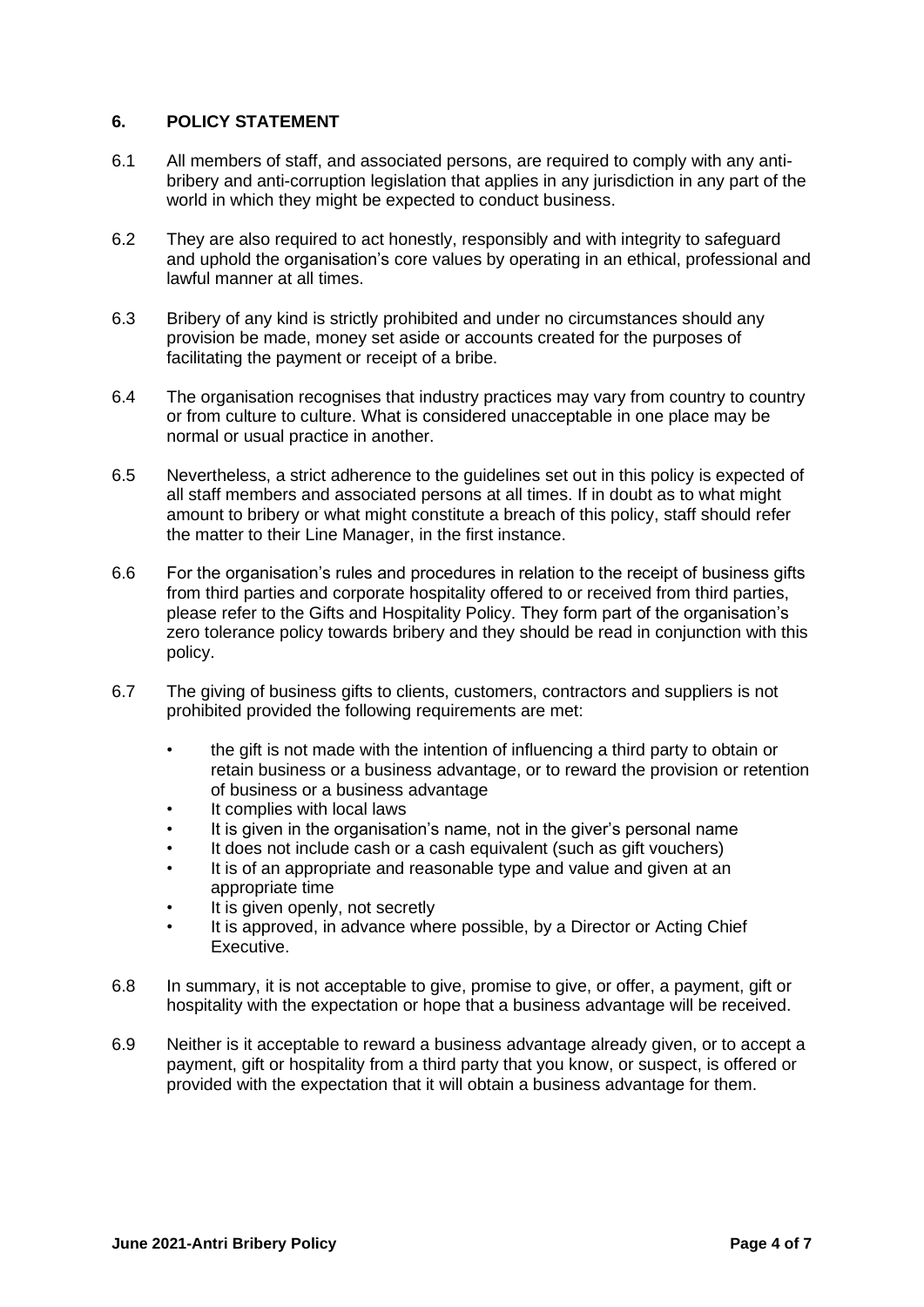6.10 Any payment or gift to a public official or other person to secure or accelerate the prompt or proper performance of a routine government procedure or process, otherwise known as a "facilitation payment", is also strictly prohibited. Facilitation payments are not commonly paid in the UK but they are common in some other jurisdictions.

## **7. JOINT COMMITTEE**

- 7.1 The Joint Committee commits to:
	- Setting out a clear anti-bribery policy;
	- Making all staff aware of their responsibilities to adhere strictly to this policy at all times;
	- Training all staff so that they can recognise and avoid the use of bribery by themselves and others;
	- Including appropriate clauses in contracts to prevent bribery;
	- Encouraging staff to be vigilant and to report any suspicions of bribery, providing them with suitable channels of communication and ensuring sensitive information is treated appropriately;
	- Rigorously investigating instances of alleged bribery and assisting police and other appropriate authorities in any resultant prosecution;
	- Taking firm and vigorous action against any individual(s) involved in bribery; and
	- Providing information to all employees to report breaches and suspected breaches of this policy.
- 7.2 Members of the Joint Committee are nominated by their respective Councils and accordingly are responsible to their own Council for their conduct whilst serving on the Joint Committee.
- 7.3 The Northern Ireland Code of Conduct for Councillors requires that Councillors should maintain the highest standards of conduct and ethics in the performance of all Council duties.
- 7.4 Where a Member acts as a representative of the Council, as in the case of serving on the Joint Committee, he or she must not use, or attempt to use, their position as a Member improperly to confer on or secure for themselves, or any other person, an advantage or disadvantage.
- 7.5 Like all members of the public, Councillors should uphold the law at all times and any breaches of the Bribery Act 2010 are subject to the possibility of civil action and criminal prosecution.
- 7.6 Any breaches of this policy by Members will, in the first instance, be brought to the attention of the Chief Executive of their respective Council.

# **8. RESPONSIBILITIES AND REPORTING PROCEDURES**

8.1 It is the contractual duty and responsibility of all employees, Joint Committee Members and associated persons to take whatever reasonable steps are necessary to ensure compliance with this policy and to prevent, detect and report any suspected bribery or corruption in accordance with the procedure set out in the whistleblowing policy.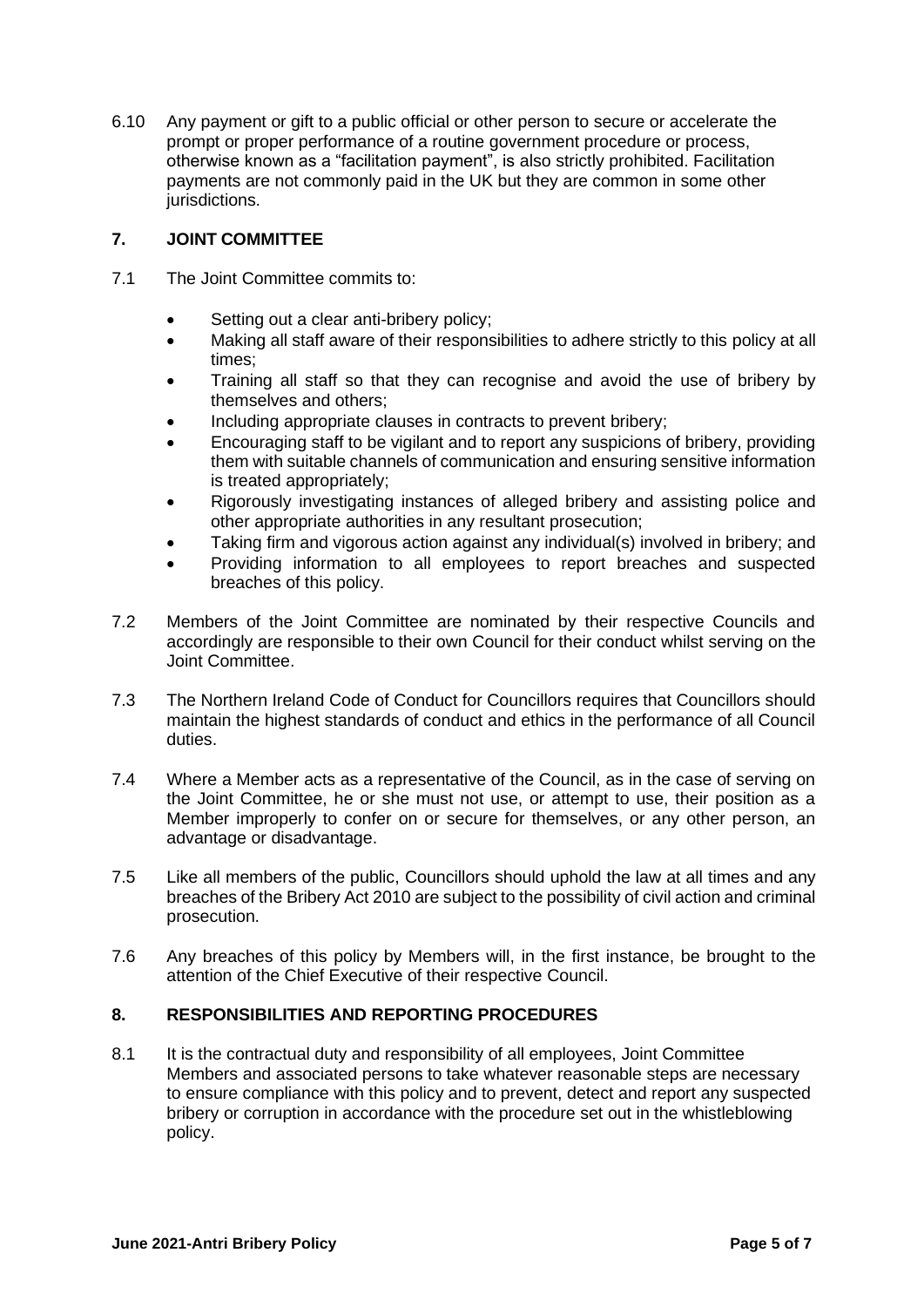- 8.2 Mr George Craig, Acting Deputy Chief Executive, is the appointed contact to whom enquiries should be made initially. Alternatively, initial contact can be made with another Director or the Acting Chief Executive of arc21 in order that, preferably, the disclosure can be resolved internally.
- 8.3 Where internal disclosure proves inappropriate, concerns can be raised, by Members and Staff, with any of the following:
	- The Chair of the Joint Committee;
	- The Chair of the Audit Committee;
	- The Head of Audit Governance and Risk Services:
	- The Local Government Auditor; or
	- The Police Service Northern Ireland.
- 8.4 Staff and Joint Committee Members must immediately disclose to the organisation any knowledge or suspicion they may have about themselves and others, or any employee or associated person, regarding plans to offer, promise or give a bribe or to request, agree to receive or accept a bribe in connection with the business of arc21.
- 8.5 For the avoidance of doubt, this includes reporting your own wrongdoing. The duty to prevent, detect and report any incident of bribery and any potential risks rests not only with arc21's senior management, but equally to all employees, Joint Committee Members and associated persons.
- 8.6 The organisation encourages all employees, Joint Committee Members and associated persons to be vigilant and to report any unlawful conduct, suspicions or concerns promptly and without undue delay so that investigations may proceed and any action can be taken expeditiously.
- 8.7 In the event that someone wishes to report an instance or suspected instance of bribery, they should follow the steps set out in the Whistleblowing Policy. Confidentiality will be maintained during any investigation to the extent that this is practical and appropriate in the circumstances.
- 8.8 The organisation is committed to taking appropriate action against bribery and corruption. This could include either reporting the matter to an appropriate external government department, regulatory agency or the police and/or taking internal disciplinary action against relevant employees and/or terminating contracts with associated persons.
- 8.9 The organisation will support anyone who raises genuine concerns in good faith under this Policy, even if they turn out to be mistaken. It is also committed to ensuring nobody suffers any detrimental treatment as a result of refusing to take part in bribery or corruption, or because of reporting in good faith their suspicion that an actual or potential bribery or corruption offence has taken place or may take place in the future.

## **9. RECORD KEEPING**

9.1 All accounts, receipts, invoices and other documents and records relating to dealings with third parties must be prepared and maintained with strict accuracy and completeness. No accounts must be kept "off the record" to facilitate or conceal improper payments.